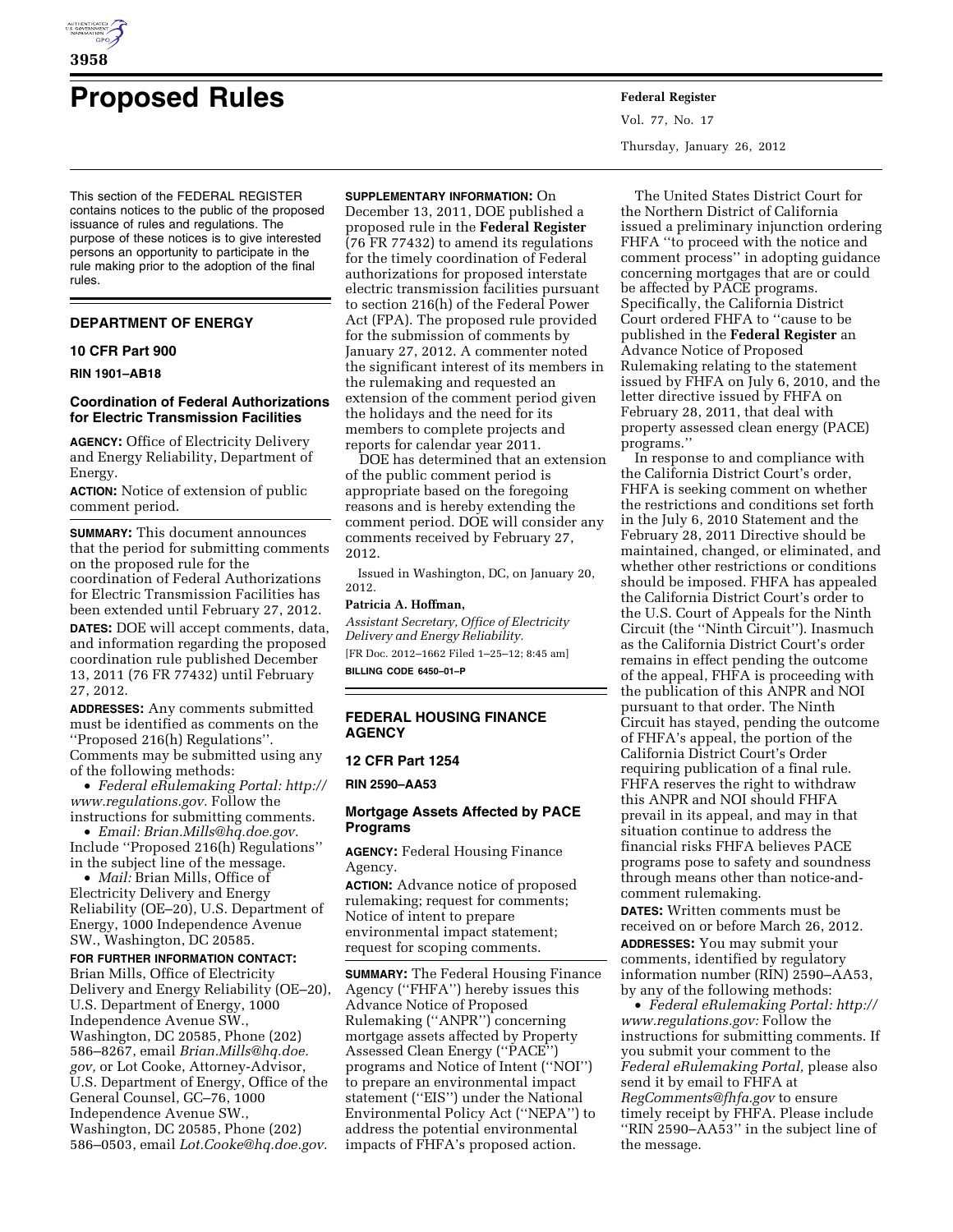• *Email:* Comments to Alfred M. Pollard, General Counsel may be sent by email to *[RegComments@fhfa.gov.](mailto:RegComments@fhfa.gov)* Please include ''RIN 2590–AA53'' in the subject line of the message.

• *U.S. Mail, United Parcel Service, Federal Express, or Other Mail Service:*  The mailing address for comments is: Alfred M. Pollard, General Counsel, Attention: Comments/RIN 2590–AA53, Federal Housing Finance Agency, Eighth Floor, 400 Seventh Street SW., Washington, DC 20024.

• *Hand Delivered/Courier:* The hand delivery address is: Alfred M. Pollard, General Counsel, Attention: Comments/ RIN 2590–AA53, Federal Housing Finance Agency, Eighth Floor, 400 Seventh Street SW., Washington, DC 20024. The package should be logged at the Seventh Street entrance Guard Desk, First Floor, on business days between 9 a.m. and 5 p.m.

#### **FOR FURTHER INFORMATION CONTACT:**

Alfred M. Pollard, General Counsel, (202) 649–3050 (not a toll-free number), Federal Housing Finance Agency, Eighth Floor, 400 Seventh Street SW., Washington, DC 20024. The telephone number for the Telecommunications Device for the Hearing Impaired is (800) 877–8339.

#### **SUPPLEMENTARY INFORMATION:**

#### **I. Comments**

FHFA invites comments on all aspects of this ANPR and NOI. Commenters should identify by number, the question each of their comments addresses. Copies of all comments will be posted without change, including any personal information you provide, such as your name and address, on the FHFA Web site at *[https://www.fhfa.gov.](https://www.fhfa.gov)* In addition, copies of all comments received will be available for examination by the public on business days between the hours of 10 a.m. and 3 p.m. at the Federal Housing Finance Agency, Eighth Floor, 400 Seventh Street SW., Washington, DC 20024. To make an appointment to inspect comments, please call the Office of General Counsel at (202) 649–3804.

### **II. Background**

# *A. FHFA's Statutory Role and Authority as Regulator*

FHFA is an independent federal agency created by the Housing and Economic Recovery Act of 2008 (HERA) to supervise and regulate the Federal National Mortgage Association (Fannie Mae), the Federal Home Loan Mortgage Corporation (Freddie Mac), (together, the Enterprises), and the Federal Home Loan Banks (the ''Banks''). FHFA is the exclusive supervisory regulator of the Enterprises and the Banks. Both

Enterprises are presently in conservatorship under the direction of FHFA as Conservator. 12 U.S.C. 4501 *et seq.* Congress established FHFA in the wake of a national crisis in the housing market. A key purpose of HERA was to create a single federal regulator with all of the authority necessary to oversee Fannie Mae, Freddie Mac, and the Banks. 12 U.S.C. 4511(b)(2).

Fannie Mae and Freddie Mac operate in the secondary mortgage market. Accordingly, they do not directly lend funds to home purchasers, but instead buy mortgage loans from original lenders, thereby providing funds those entities can use to make additional loans. The Enterprises hold in their own portfolios a fraction of the mortgage loans they purchase. The Enterprises also securitize a substantial fraction of the mortgage loans they purchase, packaging them into pools and selling interests in the pools as mortgagebacked securities. Traditionally, the Enterprises guarantee nearly all of the mortgage loans they securitize. Together, the Enterprises own or guarantee more than \$5 trillion in residential mortgages.

FHFA's ''Director shall have general regulatory authority over each [Enterprise] \* \* \*, and shall exercise such general regulatory authority \* to ensure that the purposes of this Act, the authorizing statutes, and any other applicable law are carried out.'' 12 U.S.C. 4511(b)(2). As regulator, FHFA is charged with ensuring that the Enterprises operate in a ''safe and sound manner.'' 12 U.S.C. 4513(a). FHFA is statutorily authorized ''to exercise such incidental powers as may be necessary or appropriate to fulfill the duties and responsibilities of the Director in the supervision and regulation'' of the Enterprises. 12 U.S.C. 4513(a)(2). FHFA's Director is authorized to ''issue any regulations or guidelines or orders as necessary to carry out the duties of the Director \* \* \*.'' *Id.* 4526(a). FHFA's regulations are subject to notice-andcomment rulemaking under the Administrative Procedure Act.

#### *B. FHFA's Statutory Role and Authority as Conservator*

HERA also authorizes the Director of FHFA to ''appoint the Agency as conservator or receiver for a regulated entity \* \* \* for the purpose of reorganizing, rehabilitating or winding up [its] affairs.'' *Id.* 4617(a)(1), (2). On September 6, 2008, FHFA placed Fannie Mae and Freddie Mac into conservatorships. FHFA thus ''immediately succeed[ed] to all rights, titles, powers, and privileges of the

shareholders, directors, and officers of the [Enterprises].'' *Id.* 4617(b)(2)(B).

In its role as Conservator, FHFA may take any action ''necessary to put the regulated entity into sound and solvent condition'' or ''appropriate to carry on the business of the regulated entity and preserve and conserve the assets and property of the regulated entity.'' *Id.*  4617(b)(2)(D). The Conservator also may ''take over the assets of and operate the regulated entity in the name of the regulated entity,'' ''perform all functions of the entity'' consistent with the Conservator's appointment, and ''preserve and conserve the assets and property of the regulated entity.'' *Id.*  4617(b)(2)(A), (B). The Conservator may take any authorized action ''which the Agency determines is in the best interests of the regulated entity or the Agency.'' *Id.* 4617(b)(2)(J). ''The authority of the Director to take actions [as Conservator] shall not in any way limit the general supervisory and regulatory authority granted'' by HERA. 12 U.S.C. 4511(c).

# *C. Issues Relating to PACE Programs That Are Relevant to FHFA's Supervision and Direction of the Enterprises*

PACE programs provide a means of financing certain kinds of homeimprovement projects. Specifically, PACE programs permit local governments to provide financing to property owners for the purchase of energy-related home-improvement projects, such as solar panels, insulation, energy-efficient windows, and other products. Homeowners repay the amount borrowed, with interest, over a period of years through ''contractual assessments'' added to their property tax bill. Over the last three years, more than 25 states have passed legislation authorizing local governments to set up PACE-type programs. Such legislation leaves most program implementation and standards to local governmental bodies and provides no uniform requirements or enforcement mechanisms.

In most, but not all, states that have implemented PACE programs, the liens that result from PACE program loans have priority over mortgages, including pre-existing first mortgages.1 In such programs, the PACE lender ''steps ahead'' of the mortgage holder (*e.g.,* a Bank, Fannie Mae, or Freddie Mac) in

 $^{\rm 1}\!$  In at least four states—Maine, New Hampshire, Oklahoma, and Vermont—legislation provides that the PACE lien does not subordinate a first mortgage on the subject property. FHFA understands that under legislation now pending in Connecticut, PACE programs in that state also would not subordinate first mortgages.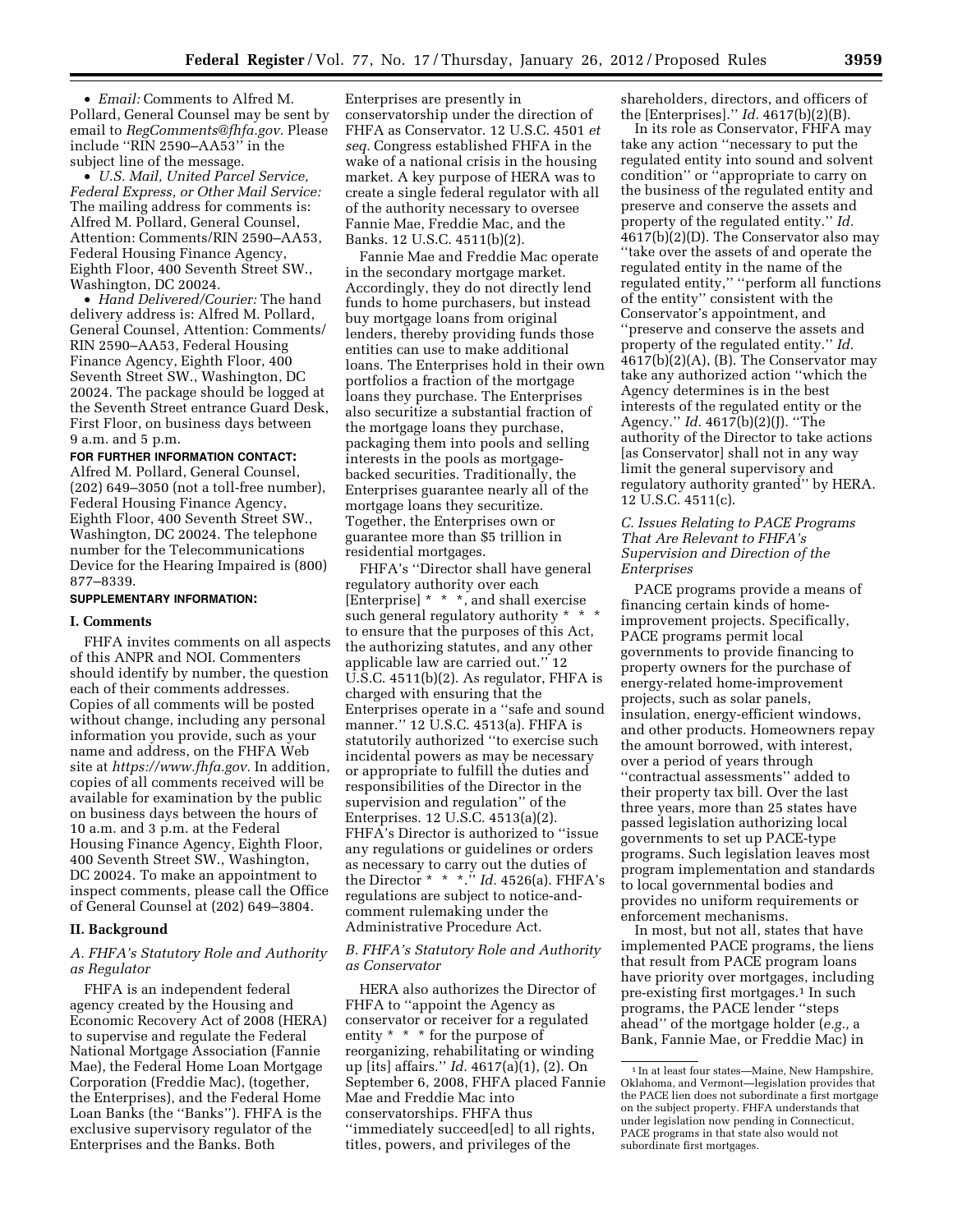priority of its claim against the collateral, and such liens ''run'' with the property. As a result, a mortgagee foreclosing on a property subject to a PACE lien must pay off any accumulated unpaid PACE assessments (*i.e.,* past-due payments) and remains responsible for the principal and interest payments that are not yet due (*i.e.,* future payments) on the PACE obligation. Likewise, if a home is sold before the homeowner repays the city or county, the purchaser of the home assumes the obligation to pay the remainder. The mortgage holder is also at risk in the event of foreclosure for any diminution in the value of the property caused by the outstanding lien or the retrofit project, which may or may not be attractive to potential purchasers. Also, the homeowner's assumption of this new obligation may itself increase the risk that the homeowner will become delinquent or default on other financial obligations, including any mortgage obligations.2

Typically, PACE programs serve as a channel through which private-sector capital flows through the local government to the homeowner-borrower (or the homeowner-borrower's contractors). While PACE programs vary in the particular mechanisms they use to raise capital, in many instances private investors provide the capital by purchasing bonds secured by the payments that homeowner-borrowers make on their PACE obligations. From the capital provider's perspective, one advantage of channeling the funding through a local government, rather than lending directly to the homeownerborrower or channeling the funds through a private enterprise, is that the local government is able to use the property-tax assessment system as the vehicle for repayment. Because of the ''lien-priming'' feature of most PACE programs, the capital provider effectively ''steps ahead'' of all other private land-secured lenders (including mortgage lenders) in priority, thereby minimizing the financial risk to the capital provider while downgrading the priority of first and second mortgages, and of any other property-secured financial obligation.

Proponents of PACE programs have analogized the obligations to repay PACE loans to traditional tax assessments. However, unlike traditional tax assessments, PACE loans are voluntary—homeowners opt in,

submit applications, and contract with the city or county's PACE program to obtain the loan. Each participating property owner controls the use of the funds, selects the contractor who will perform the energy retrofit, owns the energy retrofit fixtures and must repair the fixtures should they become inoperable, including during the time the PACE loan remains outstanding. Each locality sets its own terms and requirements for homeowner and project eligibility for PACE loans; no uniform national standards exist. Nothing in PACE requires that local governments adopt and implement nationally uniform financial underwriting standards, such as minimum total loan-to-value ratios that take into account either: (i) Total debt or other liens on the property; or (ii) the possibility of subsequent declines in the value of the property. Many PACE programs also do not employ standard personal creditworthiness requirements, such as limits on FICO score or total debt-to-income ratio, although some include narrower requirements, such as that the homeowner-borrower be current on the mortgage and property taxes and not have a recent bankruptcy history.

Some local PACE programs communicate to homeowners that incurring a PACE obligation may violate the terms of their mortgage documents.3 Similarly, some cities and counties provide forms that participants can use to obtain the lender's consent or acknowledgment prior to participation.4

State legislation authorizing PACE programs gained notoriety in 2008. As PACE programs were being considered by more states, FHFA began to evaluate their implementations and potential impact on the portfolios of FHFAregulated entities. On June 18, 2009, FHFA issued a letter and background paper raising concerns about PACE programs that retroactively created first liens. To discuss the risks to lenders and the Enterprises as well as borrowers, FHFA met over the next year with PACE stakeholders, other federal agencies, and state and local authorities around the country.

On May 5, 2010, in response to continuing questions about PACE programs, Fannie Mae and Freddie Mac

issued advisories (''Advisories'') to lenders and servicers of mortgages owned or guaranteed by the Enterprises.5 The May 5, 2010 Advisories referred to Fannie Mae's and Freddie Mac's jointly developed master uniform security instruments (''USIs''), which prohibit liens senior to that of the mortgage.<sup>6</sup>

Shortly after the May 5, 2010 Advisories were issued, FHFA received a number of inquiries seeking FHFA's position.7 On July 6, 2010, FHFA issued the Statement, which provides:

[T]he Federal Housing Finance Agency (FHFA) has determined that certain energy retrofit lending programs present significant safety and soundness concerns that must be addressed by Fannie Mae, Freddie Mac and the Federal Home Loan Banks. \*

First liens established by PACE loans are unlike routine tax assessments and pose unusual and difficult risk management challenges for lenders, servicers and mortgage securities investors. \*

They present significant risk to lenders and secondary market entities, may alter valuations for mortgage-backed securities and are not essential for successful programs to spur energy conservation.8

The Statement directed that the May 5, 2010 Advisories ''remain in effect'' and that the Enterprises ''should undertake prudential actions to protect their operations,'' including: (i) Adjusting loan-to-value ratios; (ii) ensuring that loan covenants require approval/ consent for any PACE loans; (iii) tightening borrower debt-to-income ratios; and, (iv) ensuring that mortgages on properties with PACE liens satisfy all applicable federal and state lending regulations. However, FHFA directed these actions on a prospective basis only, directing in the Statement that any prohibition against such liens in the Enterprises' USIs be waived as to PACE obligations already in existence as of July 6, 2010.

On February 28, 2011, the Conservator issued a directive stating the Agency's view that PACE liens

7Letter from Edmund G. Brown, Jr. to Edward DeMarco (May 17, 2010); Letter from Edmund G. Brown, Jr. to Edward DeMarco (June 22, 2010).

8FHFA Statement on Certain Energy Retrofit Loan Programs (July 6, 2010), *available at [http://](http://www.fhfa.gov/webfiles/15884/PACESTMT7610.pdf) [www.fhfa.gov/webfiles/15884/PACESTMT7610.pdf.](http://www.fhfa.gov/webfiles/15884/PACESTMT7610.pdf)* 

<sup>2</sup> In many PACE programs, the allowable amount of a loan is based on assessed property value and may not consider the borrower's ability to repay. States have considered permitting loan levels of 10% to 40% of the assessed value of the underlying property.

<sup>3</sup>*See, e.g.,* Yucaipa Loan Application at 2–3, 10, *[http://www.yucaipa.org/cityPrograms/EIP/PDF](http://www.yucaipa.org/cityPrograms/EIP/PDF_Files/Application.pdf)*\_ *[Files/Application.pdf](http://www.yucaipa.org/cityPrograms/EIP/PDF_Files/Application.pdf)* (last visited Jan. 12, 2012); Sonoma Application at 2, *[http://www.](http://www.sonomacountyenergy.org/lower.php?url=reference-forms-new&catid=603) [sonomacountyenergy.org/lower.php?url=reference](http://www.sonomacountyenergy.org/lower.php?url=reference-forms-new&catid=603)[forms-new&catid=603](http://www.sonomacountyenergy.org/lower.php?url=reference-forms-new&catid=603)* (document at ''Application'' link) (last visited Jan. 12, 2012).

<sup>4</sup>Sonoma Lender Acknowledgement, *[http://www.](http://www.sonomacountyenergy.org/lower.php?url=reference-forms-new&catid=606) [sonomacountyenergy.org/lower.php?url=](http://www.sonomacountyenergy.org/lower.php?url=reference-forms-new&catid=606)* reference[forms-new&catid=606](http://www.sonomacountyenergy.org/lower.php?url=reference-forms-new&catid=606) (pages 4–7 of document at ''Lender Info and Acknowledgement'' link) (last visited Jan. 12, 2012).

<sup>5</sup>Fannie Mae Lender Letter LL–2010–06 (May 5, 2010), *available at [https://www.efanniemae.com/sf/](https://www.efanniemae.com/sf/guides/ssg/annltrs/pdf/2010/ll1006.pdf)  [guides/ssg/annltrs/pdf/2010/ll1006.pdf;](https://www.efanniemae.com/sf/guides/ssg/annltrs/pdf/2010/ll1006.pdf)* Freddie Mac Industry Letter (May 5, 2010), *available at [http://www.freddiemac.com/sell/guide/bulletins/](http://www.freddiemac.com/sell/guide/bulletins/pdf/iltr050510.pdf) [pdf/iltr050510.pdf.](http://www.freddiemac.com/sell/guide/bulletins/pdf/iltr050510.pdf)* 

<sup>6</sup>The relevant provision appears in Section 4. *See, e.g.,* Freddie Mac Form 3005, California Deed of Trust, *available at [http://www.freddiemac.com/](http://www.freddiemac.com/uniform/doc/3005-CaliforniaDeedofTrust.doc) [uniform/doc/3005-CaliforniaDeedofTrust.doc;](http://www.freddiemac.com/uniform/doc/3005-CaliforniaDeedofTrust.doc)*  Fannie Mae Form 3005, California Deed of Trust, *available at [https://www.efanniemae.com/sf/](https://www.efanniemae.com/sf/formsdocs/documents/secinstruments/doc/3005w.doc) [formsdocs/documents/secinstruments/doc/3005w.](https://www.efanniemae.com/sf/formsdocs/documents/secinstruments/doc/3005w.doc) [doc.](https://www.efanniemae.com/sf/formsdocs/documents/secinstruments/doc/3005w.doc)*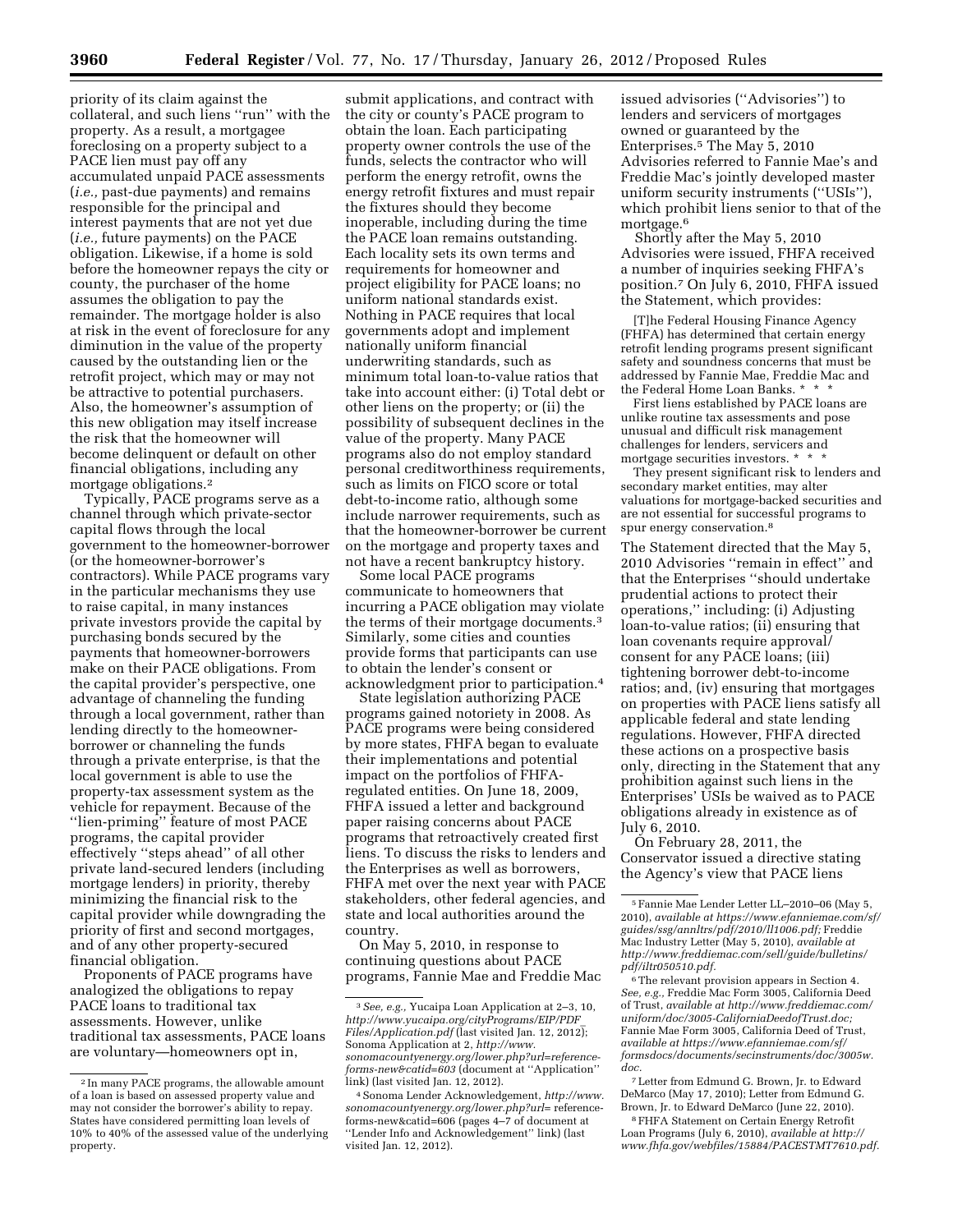''present significant risks to certain assets and property of the Enterprises mortgages and mortgage-related assets and pose unusual and difficult risk management challenges.'' FHFA thus directed the Enterprises to ''continue to refrain from purchasing mortgage loans secured by properties with outstanding first-lien PACE obligations.'' *Id.* In all its statutory capacities, FHFA is empowered to act decisively to avoid risk to the Enterprises. In conservatorship, with taxpayer support, this obligation is emphasized by express Congressional directions on conservator duties.

Several parties brought legal challenges to the process by which FHFA issued the July 6, 2010 Statement and the February 28, 2011 Directive, as well as to their substance. The United States District Courts for the Northern District of Florida, the Southern District of New York, and the Eastern District of New York all dismissed lawsuits presenting such challenges. The United States District Court for the Northern District of California (the ''California District Court''), however, has allowed such a lawsuit to proceed and has issued a preliminary injunction ordering FHFA ''to proceed with the notice and comment process'' in adopting guidance concerning mortgages that are or could be affected by PACE programs. Specifically, the California District Court ordered FHFA to ''cause to be published in the **Federal Register** an Advance Notice of Proposed Rulemaking relating to the statement issued by FHFA on July 6, 2010, and the letter directive issued by FHFA on February 28, 2011, that deal with property assessed clean energy (PACE) programs.'' The California District Court further ordered that ''[i]n the Advance Notice of Proposed Rulemaking, FHFA shall seek comments on, among other things, whether conditions and restrictions relating to the regulated entities' dealing in mortgages on properties participating in PACE are necessary; and, if so, what specific conditions and/or restrictions may be appropriate.'' The California District Court also ordered that ''[t]he comment period shall not be less than 60 days.'' The California District Court neither invalidated nor required FHFA to withdraw the July 6, 2010 Statement or the February 28, 2011 Directive, both of which remain in effect.

In response to and compliance with the California District Court's order, FHFA is seeking comment on whether the restrictions and conditions set forth in the July 6, 2010 Statement and the February 28, 2011 Directive should be maintained, changed, or eliminated, and

whether other restrictions or conditions should be imposed. FHFA has appealed the California District Court's order to the U.S. Court of Appeals for the Ninth Circuit (the ''Ninth Circuit''). Inasmuch as the California District Court's order remains in effect pending the outcome of the appeal, FHFA is proceeding with the publication of this ANPR and NOI pursuant to that order. The Ninth Circuit has stayed, pending the outcome of FHFA's appeal, the portion of the California District Court's Order requiring publication of a final rule. FHFA reserves the right to withdraw this ANPR and NOI should FHFA prevail in its appeal, and may in that situation continue to address the financial risks FHFA believes PACE programs pose to safety and soundness through means other than notice-andcomment rulemaking.

This ANPR and NOI reviews FHFA's statutory authority as the federal supervisory regulator of the Enterprises, reviews FHFA's statutory role and authority as the Conservator of each Enterprise, summarizes issues relating to PACE that are relevant to FHFA's supervision and direction of the Enterprises, suggests subjects relating to PACE on which FHFA might issue a proposed rule or otherwise provide guidance to the Enterprises within the governing statutory framework, and invites comments from the public.

# **III. Issues as to Which FHFA Seeks Comment**

In light of the California District Court's order and the background information provided above, FHFA seeks comments on the following issues regarding the Enterprises' dealing in mortgages on properties that participate in PACE programs or that could participate in PACE programs.

# *A. Conditions and Restrictions Relating to PACE*

The California District Court called upon FHFA to seek comments on whether conditions and restrictions relating to the regulated entities' dealing in mortgages on properties participating in PACE programs are necessary; and, if so, what specific conditions and/or restrictions may be appropriate. In the July 6, 2010 Statement and the February 28, 2011 Directive, FHFA imposed certain conditions and restrictions relating to the Enterprises' dealing in mortgages on properties participating in PACE programs. FHFA thus will take comments on whether those restrictions and conditions should be maintained, changed, or eliminated, and whether other restrictions or conditions should be imposed. Accordingly, FHFA

requests comment on the following question:

*Question 1:* Are conditions and restrictions relating to FHFA-regulated entities' dealings in mortgages on properties participating in PACE programs necessary? If so, what specific conditions and/or restrictions may be appropriate?

#### *B. Financial Risk to the Enterprises Resulting From Subordination of Mortgage Security Interests to PACE Liens*

FHFA is concerned that PACE programs that involve subordination of any mortgage holder's security interest in the underlying property to that of the provider of PACE financing may increase the financial risk borne by the Enterprises as holders of mortgages on properties subject to PACE obligations, as well as mortgage-backed securities based on such mortgages. FHFA believes that any such increase in the financial risk on mortgages and mortgage-backed securities already in the Enterprise portfolios, especially if imposed without Enterprise consent, may present significant safety and soundness concerns. In light of that concern, FHFA requests comment on the following three questions regarding financial risks to the Enterprises relating to the subordination of mortgage security interests to PACE liens:

*Question 2:* How does the lienpriming feature of first-lien PACE obligations affect the financial risks borne by holders of mortgages affected by PACE obligations or investors in mortgage-backed securities based on such mortgages? To the extent that the lien-priming feature of first-lien PACE obligations increases any financial risk borne by holders of mortgages affected by PACE obligations or investors in mortgage-backed securities based on such mortgages, how and at what cost could such parties insulate themselves from such increased risk?

*Question 3:* How does the lienpriming feature of first-lien PACE obligations affect any financial risk that is borne by holders of mortgages affected by PACE obligations or investors in mortgage-backed securities based on such mortgages and that relates to any of the following:

• The total amount of debt secured by the subject property relative to the value of the subject property (*i.e.,* Combined Loan to Value Ratio for the property or other measures of leverage);

• The amount of funds available to pay for energy-related homeimprovement projects after the subtraction of administrative fees or any other program expenses charged or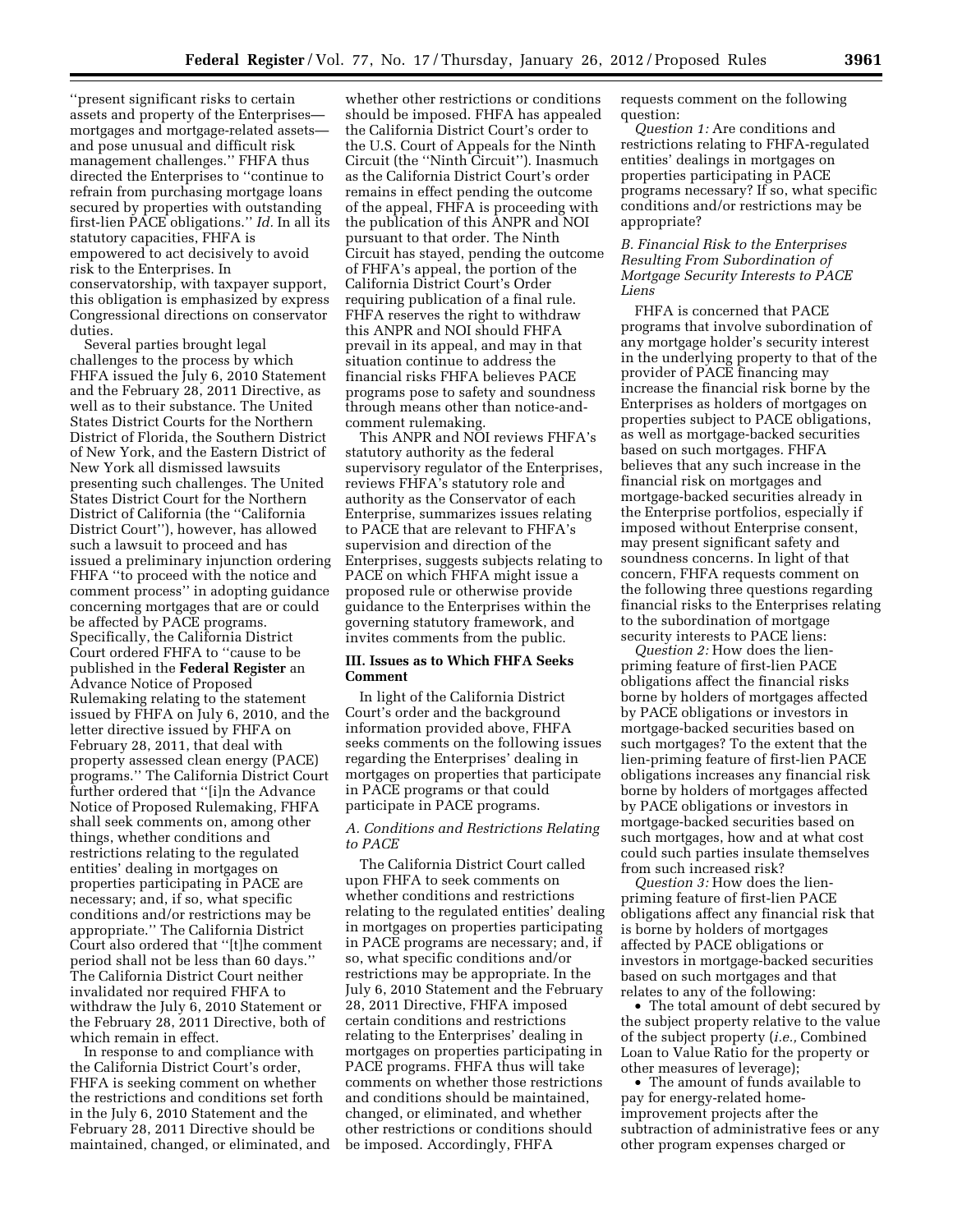deducted before funds become available to pay for an actual PACE-funded project (FHFA understands such fees and expenses can consume up to 10% or more of the funds a borrower could be obligated to repay under some PACE programs);

• The timing and nature of advancements in energy-efficiency technology;

• The timing and nature of changes in potential homebuyers' preferences regarding particular kinds of energyefficiency projects;

• The timing, direction, and magnitude of changes in energy prices; and,

• The timing, direction, and magnitude of changes of property values, including the possibility of downward adjustments in value?

*Question 4:* To the extent that the lien-priming feature of first-lien PACE obligations increases any financial risk that is borne by holders of mortgages affected by PACE obligations or investors in mortgage-backed securities based on such mortgages and that relates to any of the following, how and at what cost could such parties insulate themselves from that increase in risk:

• The total amount of debt secured by the subject property relative to the value of the subject property (*i.e.,* Combined Loan to Value Ratio for the property or other measures of leverage);

• The amount of funds available to pay for energy-related homeimprovement projects after the subtraction of administrative fees or any other programs expenses charged deducted before funds become available to pay for an actual PACE funded project (FHFA understands such fees and expenses can consume up to 10% or more of the funds a borrower could be obligated to repay under some PACE programs);

• The timing and nature of advancements in energy-efficiency technology;

• The timing and nature of changes in potential homebuyer preferences regarding particular kinds of energyefficiency projects;

• The timing, direction, and magnitude of changes in energy prices; and,

• The timing, direction, and magnitude of changes of property values, including the possibility of downward adjustments in value?

# *C. PACE and the Market for Home-Improvement Financing*

FHFA is concerned that the risks firstlien PACE programs present to mortgage holders may be unnecessary or unreasonable in light of other market

options for financing homeimprovement projects relating to energy efficiency that do not subordinate mortgage holders' security interests. In light of that concern, FHFA requests comment on the following four questions relating to PACE programs and the market for home-improvement financing:

*Question 5:* What alternatives to firstlien PACE loans (*e.g.,* self-financing, bank financing, leasing, contractor financing, utility company ''on-bill'' financing, grants, and other government benefits) are available for financing home-improvement projects relating to energy efficiency? On what terms? Which do and which do not share the lien-priming feature of first-lien PACE obligations? What are the relative advantages and disadvantages of each, from the perspective of (i) The current and any future homeowner-borrower, (ii) the holder of an interest in any mortgage on the subject property, and (iii) the environment?

*Question 6:* How does the effect on the value of the underlying property of an energy-related home-improvement project financed through a first-lien PACE program compare to the effect on the value of the underlying property that would flow from the same project if financed in any other manner?

*Question 7:* How does the effect on the environment of an energy-related home-improvement project financed through a first-lien PACE program compare to the effect on the environment that would flow from the same project if financed in any other manner?

*Question 8:* Do first-lien PACE programs cause the completion of energy-related home improvement projects that would not otherwise have been completed, as opposed to changing the method of financing for projects that would have been completed anyway? What, if any, objective evidence exists on this point?

#### *D. PACE and Protections for the Homeowner-Borrower*

FHFA is concerned that PACE programs may not incorporate features that adequately protect the interests of the homeowner-borrower, and that the lack of adequate protection could result in homeowner-borrowers undertaking PACE projects or selecting PACE financing terms that increase the financial risks borne by mortgage holders such as the Enterprises. In light of that concern, FHFA requests comment on the following five questions relating to PACE and protections for the homeownerborrower:

*Question 9:* What consumer protections and disclosures do first-lien PACE programs mandate for participating homeowners? When and how were those protections put into place? How, if at all, do the consumer protections and disclosures that local first-lien PACE programs provide to participating homeowners differ from the consumer protections and disclosures that non-PACE providers of home-improvement financing provide to borrowers? What consumer protection enforcement mechanisms do first-lien PACE programs have?

*Question 10:* What, if any, protections or disclosures do first-lien PACE programs provide to homeownerborrowers concerning the possibility that a PACE-financed project will cause the value of their home, net of the PACE obligation, to decline? What is the effect on the financial risk borne by the holder of any mortgage interest in a subject property if PACE programs do not provide any such protections or disclosures?

*Question 11:* What, if any, protections or disclosures do first-lien PACE programs provide to homeownerborrowers concerning the possibility that the utility-cost savings resulting from a PACE-financed project will be less than the cost of servicing the PACE obligation? What is the effect on the financial risk borne by the holder of any mortgage interest in a subject property if first-lien PACE programs do not provide any such protections or disclosures?

*Question 12:* What, if any, protections or disclosures do first-lien PACE programs provide to homeownerborrowers concerning the possibility that over the service life of a PACEfinanced project, the homeownerborrower may face additional costs (such as costs of insuring, maintaining, and repairing equipment) beyond the direct cost of the PACE obligation? What is the effect on the financial risk borne by the holder of any mortgage interest in a subject property if first-lien PACE programs do not provide any such protections or disclosures?

*Question 13:* What, if any, protections or disclosures do first-lien PACE programs provide to homeownerborrowers concerning the possibility that subsequent purchasers of the subject property will reduce the amount they would pay to purchase the property by some or all of the amount of any outstanding PACE obligation? What is the effect on the financial risk borne by the holder of any mortgage interest in a subject property if first-lien PACE programs do not provide any such protections or disclosures?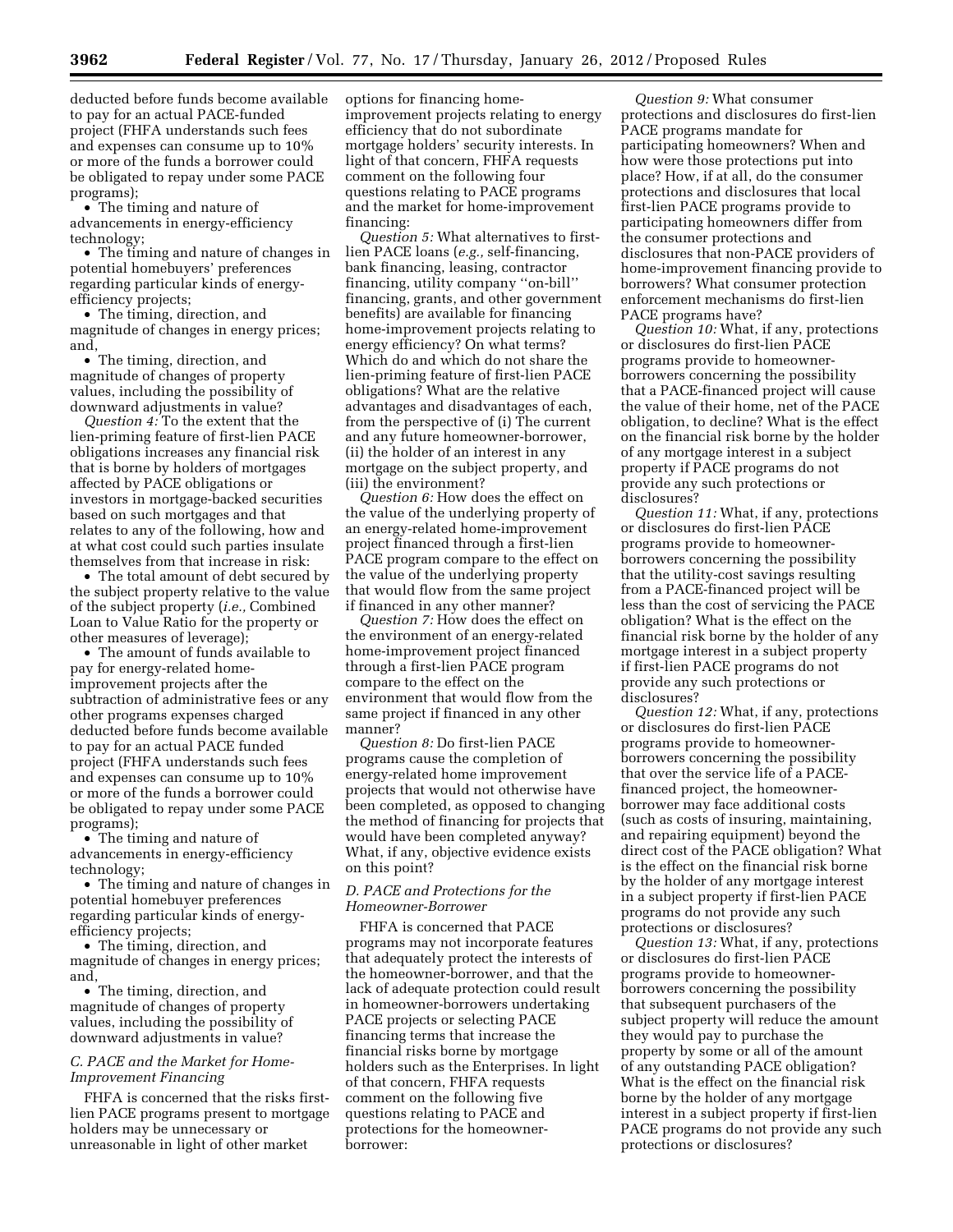#### *E. PACE and Underwriting Standards*

FHFA is concerned that first-lien PACE programs may not incorporate underwriting standards that adequately ensure that the homeowner-borrower will be able to repay the obligation, and that as a result homeowner-borrowers may undertake PACE projects, or select PACE financing terms, that adversely affect the homeowner-borrower's ability to repay other debt, including mortgage debt. In light of that concern, FHFA requests comment on the following three questions relating to PACE and underwriting standards:

*Question 14:* How do the credit underwriting standards and processes of PACE programs compare to that of other providers of Home-improvement financing, such as banks? Do they consider, for example: (i) Borrower creditworthiness, including an assessment of total indebtedness in relation to borrower income, consistent with national standards; (ii) total loanto-value ratio of all secured loans on the property combined, consistent with national standards; and (iii) appraisals of property value, consistent with national standards?

*Question 15:* What factors do first-lien PACE programs consider in determining whether to provide PACE financing to a particular homeowner-borrower seeking funding for a particular project eligible for PACE financing? What analytic tools presently exist to make that determination? How, if at all, have the methodologies, metrics, and assumptions incorporated into such tools been tested and validated?

*Question 16:* What factors and information do first-lien PACE programs gather and consider in determining whether a homeowner-borrower will have sufficient income or cash flow to service the PACE obligation in addition to the homeowner-borrower's preexisting financial obligation? What analytic tools presently exist to make that determination? How, if at all, have the methodologies, metrics, and assumptions incorporated into such tools been tested and validated?

# *F. Considerations Relating to FHFA's Intent To Prepare an EIS*

FHFA intends to prepare an EIS to address the potential environmental impacts of any proposed rule that FHFA may issue following its consideration of the comments submitted in response to this ANPR and NOI. To that end, this ANPR and NOI initiates the NEPA scoping process to identify the environmental issues and reasonable alternatives to be examined in the EIS, and requests comments regarding those

and other matters related to the scope of the EIS (''EIS Scoping Comments'').

To ensure that all relevant environmental issues and reasonable alternatives are addressed, FHFA invites and encourages EIS Scoping Comments. Interested parties are encouraged to submit their EIS Scoping Comments within a 60-day scoping period, which begins with publication of this notice. EIS Scoping Comments received after the end of the scoping period will be considered to the extent practicable. You may submit EIS Scoping Comments, identified by regulatory information number (RIN) 2590–AA53 and marked ''EIS Scoping Comments,'' by any of the methods identified in the **ADDRESSES** section above. Submissions may include both EIS Scoping Comments and other comments, but the EIS Scoping Comments must be separately identified.

#### 1. Proposed Action

FHFA's Proposed Action would direct the Enterprises not to purchase any mortgage that is subject to a first-lien PACE obligation or that could become subject to first-lien PACE obligations without the consent of the mortgage holder. FHFA believes that the Proposed Action is reasonable and necessary to limit, in the interest of safety and soundness, the financial risks that could be involuntarily borne by the Enterprises, thereby preserving and conserving the Enterprises' assets and property while protecting American taxpayers from further loss.

#### 2. No Action Alternative

As required by the Council on Environmental Quality regulations that implement NEPA, the EIS will analyze and present the potential environmental impacts associated with reasonable alternatives, including the No Action Alternative.

The No Action Alternative is to withdraw the July 6, 2010 Statement and the February 28, 2011 Directive. This would allow the Enterprises to purchase mortgage loans secured by properties with outstanding first-lien PACE and PACE-like obligations.

#### 3. Other Alternatives

In addition to the Proposed Action and No Action alternatives described above, FHFA invites comments on reasonable alternatives that would reduce or avoid known or potential adverse environmental impacts associated with the proposed action while ensuring that the Enterprises operate in a safe and sound manner. Accordingly, FHFA requests that for each reasonable alternative suggested, the commenter explain the positive, neutral or negative environmental impacts, as well as potential changes in the level of financial risk borne by holders of any interest in a mortgage on PACE-affected properties, associated with the suggested alternative. Accordingly, FHFA specifically requests comment on the following question:

*Question 17:* What specific alternatives to FHFA's existing statements about PACE should FHFA consider? For each alternative, as compared to the Proposed Action, what positive or negative environmental effects would result and how would the level of financial risk borne by holders of any interest in a mortgage on PACEaffected properties change?

4. Issues and Environmental Resources To Be Examined

To facilitate the scoping process, FHFA has identified a preliminary approach and list of issues and environmental resources that it may consider in the EIS. This list is not intended to be all-inclusive or to predetermine the scope of the EIS, but is intended to serve as a starting point for public comment.

• FHFA intends to develop scenarios (high, medium, and low) that describe three potential levels of uptake of PACE program loans by homeowners (irrespective of the Agency's action). These scenarios would be developed at the regional level and would make assumptions on the types of home improvement projects (*e.g.,* home insulation, solar panels, geothermal energy units, etc.) that could be installed. The ''high'' scenario would assume the potential for a high level of uptake of PACE projects by homeowners. The "medium" and "low" scenarios would assume medium and low levels of uptake. FHFA invites comment on how these scenarios should be developed.

• Potential effects of the Proposed Action and alternatives on the uptake of PACE home improvement projects will be considered. For each alternative analyzed in detail in the EIS, FHFA would estimate PACE project implementation for each of the scenarios listed above and then compare these estimates across the alternatives.

• Using assumptions on the types of home improvement projects that could be implemented, FHFA would estimate the potential energy and water consumption savings associated with each scenario at the regional level for each alternative.

• FHFA proposes to analyze the potential direct, indirect, and cumulative environmental impacts of